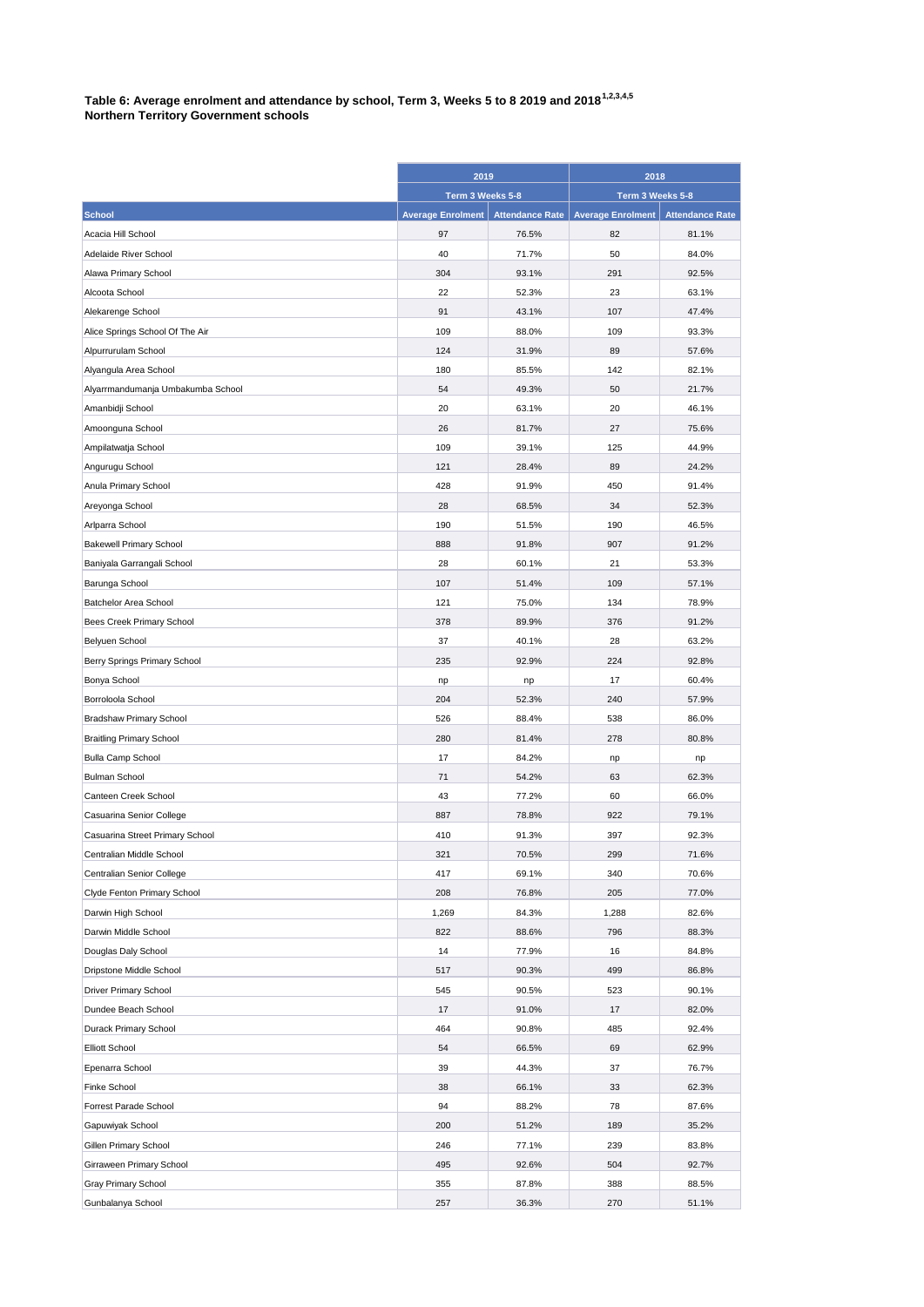|                                                 | 2019                     |                        | 2018                     |                        |
|-------------------------------------------------|--------------------------|------------------------|--------------------------|------------------------|
|                                                 | Term 3 Weeks 5-8         |                        | Term 3 Weeks 5-8         |                        |
| <b>School</b>                                   | <b>Average Enrolment</b> | <b>Attendance Rate</b> | <b>Average Enrolment</b> | <b>Attendance Rate</b> |
| <b>Haasts Bluff School</b>                      | 33                       | 41.8%                  | 38                       | 56.3%                  |
| Harts Range School                              | 60                       | 63.0%                  | 65                       | 62.5%                  |
| Henbury School                                  | 139                      | 82.3%                  | 134                      | 80.9%                  |
| Howard Springs Primary School                   | 293                      | 90.4%                  | 294                      | 87.2%                  |
| Humpty Doo Primary School                       | 383                      | 89.1%                  | 420                      | 90.0%                  |
| Imanpa School                                   | 17                       | 52.3%                  | 17                       | 63.6%                  |
| Jabiru Area School                              | 212                      | 73.9%                  | 191                      | 78.1%                  |
| Jilkminggan School                              | 85                       | 70.2%                  | 94                       | 56.5%                  |
| Jingili Primary School                          | 313                      | 89.8%                  | 340                      | 90.3%                  |
| Kalkaringi School                               | 181                      | 55.0%                  | 164                      | 46.7%                  |
| Karama Primary School                           | 188                      | 83.1%                  | 199                      | 85.0%                  |
| Katherine High School                           | 533                      | 68.3%                  | 587                      | 61.4%                  |
|                                                 | 190                      |                        |                          |                        |
| Katherine School Of The Air                     |                          |                        | 165                      |                        |
| Katherine South Primary School                  | 349                      | 87.2%                  | 392                      | 87.5%                  |
| Kiana School                                    |                          |                        |                          |                        |
| Kintore Street School                           | 52                       | 77.0%                  | 53                       | 74.6%                  |
| Lajamanu School                                 | 184                      | 39.4%                  | 173                      | 45.9%                  |
| Laramba School                                  | 62                       | 52.7%                  | 54                       | 67.0%                  |
| Larapinta Primary School                        | 351                      | 87.6%                  | 382                      | 87.1%                  |
| Larrakeyah Primary School                       | 501                      | 93.4%                  | 487                      | 92.4%                  |
| Leanyer Primary School                          | 589                      | 91.4%                  | 583                      | 89.9%                  |
| Ludmilla Primary School                         | 106                      | 82.5%                  | 97                       | 85.1%                  |
| MacFarlane Primary School                       | 205                      | 65.1%                  | 217                      | 70.3%                  |
| Malak Primary School                            | 233                      | 82.3%                  | 233                      | 86.8%                  |
| Mamaruni School                                 | 49                       | 62.6%                  | 57                       | 65.3%                  |
| Maningrida College                              | 651                      | 35.2%                  | 492                      | 42.6%                  |
| Manunda Terrace Primary School                  | 182                      | 83.0%                  | 184                      | 83.2%                  |
| Manyallaluk School                              | 22                       | 58.8%                  | 28                       | 57.4%                  |
| Mataranka School                                | 33                       | 84.2%                  | 36                       | 84.7%                  |
| Mbunghara School                                | 15                       | 74.8%                  | 14                       | 87.8%                  |
| Middle Point School                             | 19                       | 85.1%                  | 23                       | 85.1%                  |
| Milikapiti School                               | 61                       | 76.4%                  | 65                       | 70.3%                  |
| Milingimbi School                               | 311                      | 39.7%                  | 335                      | 54.4%                  |
| Millner Primary School                          | 213                      | 82.6%                  | 217                      | 84.0%                  |
| Milyakburra School                              | 13                       | 35.3%                  | 18                       | 56.1%                  |
| Minyerri School                                 | 146                      | 54.5%                  | 152                      | 52.6%                  |
| Moil Primary School                             | 209                      | 87.8%                  | 207                      | 87.4%                  |
| Moulden Primary School                          | 291                      | 78.7%                  | 324                      | 79.2%                  |
| Mount Allan School                              | 52                       | 55.4%                  | 52                       | 50.0%                  |
| Mulga Bore School                               | 14                       | 23.4%                  | 13                       | 48.2%                  |
| Murray Downs School                             | 19                       | 58.4%                  | 15                       | 71.2%                  |
| Mutitjulu School                                | 41                       | 41.7%                  | 41                       | 53.9%                  |
| Nakara Primary School                           | 605                      | 90.3%                  | 591                      | 91.1%                  |
| Nemarluk School                                 | 165                      | 87.6%                  | 154                      | 85.7%                  |
| Neutral Junction School                         | 25                       | 68.4%                  | 27                       | 54.4%                  |
| Newcastle Waters School                         | 18                       | 71.0%                  | 16                       | 66.5%                  |
| Nganambala School                               | 31                       | 60.6%                  | 25                       | 76.8%                  |
|                                                 |                          |                        |                          |                        |
| Nganmarriyanga School                           | 124                      | 48.6%                  | 149                      | 42.8%                  |
| Ngukurr School                                  | 284                      | 43.2%                  | 273                      | 50.2%                  |
| Nhulunbuy High School                           | 300                      | 80.3%                  | 287                      | 79.4%                  |
| Nhulunbuy Primary School                        | 464                      | 87.4%                  | 441                      | 81.7%                  |
| Nightcliff Middle School                        | 326                      | 87.3%                  | 283                      | 82.8%                  |
| Nightcliff Primary School                       | 662                      | 90.3%                  | 624                      | 92.0%                  |
| Northern Territory School of Distance Education | 566                      | 100.0%                 | 513                      | 100.0%                 |
| Ntaria School                                   | 199                      | 49.5%                  | 166                      | 58.0%                  |